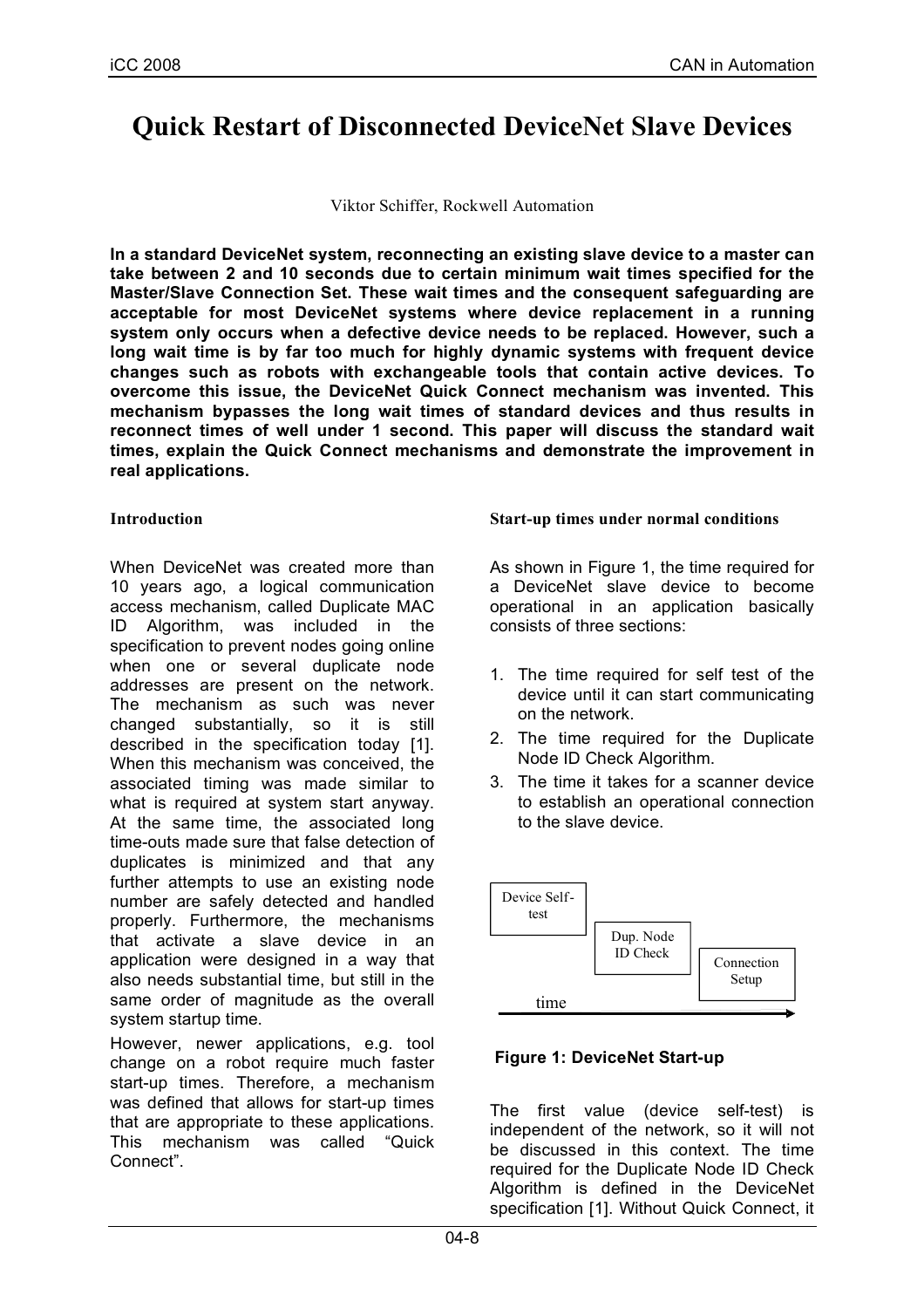always takes 2 seconds to complete and there is nothing that can be varied per spec. The third part of the overall startup is variable. The worst case time it takes to establish an operational connection depends on how often the scanner tries to establish it. As long as no device responds, the scanner must keep repeating the following procedure:

- 1. Send a UCMM open message to establish an Explicit Messaging Connection to the slave device.
- 2. Wait at least 1 second.
- 3. Send a UCMM open message to establish an Explicit Messaging Connection to the slave device.
- 4. Wait at least 1 second.
- 5. Send an Allocate Message to allocate the Master/Slave Connection Set at least for Explicit Messaging.
- 6. Wait at least 1 second.
- 7. Send an Allocate Message to allocate the Master/Slave Connection Set at least for Explicit Messaging.
- 8. Wait at least 1 second.
- 9. Go to step #1

The 1-second delays are laid down in the spec; they cannot be shortened without violating the specification. The overall time for connection establishment may thus vary between a few milliseconds and about 3 seconds, depending on when the slave completes the Duplicate Node ID Check Algorithm with respect to the above cycle.

# **Start-up times under normal conditions**

To overcome this deadlock, a modification of the start-up procedure was defined, called "Quick Connect". There is nothing the DeviceNet specification can do about the device self-test, so the specification enhancement concentrates on the timing laid down in the spec. Both sides of the communication relationship (Master and slave) have to be improved to get the maximum possible delay reduction:

Slave modification:

The Duplicate Node ID Check Algorithm as described in the DeviceNet specification allows any node to listen only to Duplicate Node ID Check Responses during the two seconds of the procedure, i.e. while this check is running. This was done to avoid a device becoming operational before the procedure was completed. For Quick Connect, this wait time is not completely abolished, but a device, e.g. a slave, may already listen to other messages that try to open a connection. If a Duplicate Node ID Check Response shows up later, the device still goes to the offline state as it would do without Quick Connect.

Scanner (Master) modification:

With Quick Connect enabled, the scanner listens for the Duplicate Node ID Check request of the missing slave. As soon as the scanner sees this message, i.e. the first "sign of life" of the missing device, it interrupts the sequence described above (UCMM open, wait, UCMM open, wait, Allocate, wait, Allocate, wait etc.) and sends a UCMM open request and an Allocate request in short succession. The slave picks up whatever is appropriate; a UCMM-capable slave picks up the UCMM open request, the Group2 only slave (non-UCMM-capable) picks up the Allocate request. The scanner recognizes the slave type (with or without UCMM) and carries on with the communication setup according to the slave type detected.

Figure 2 shows a typical startup sequence of a scanner and a slave with Quick Connect enabled on both sides. Frames 1 through 8 show the typical sequence of UCMM open and Allocate requests issued by the scanner (node ID 0) as described above. As expected per spec, there is a wait time of about 1 second between each of these messages. Frame #9 is the first Duplicate Node ID Check request issued by this slave and the two frames that follow (#10 & #11) contain a UCMM open (#10) and an Allocate (#11) request. Since the slave shown in Figure 2 is UCMM-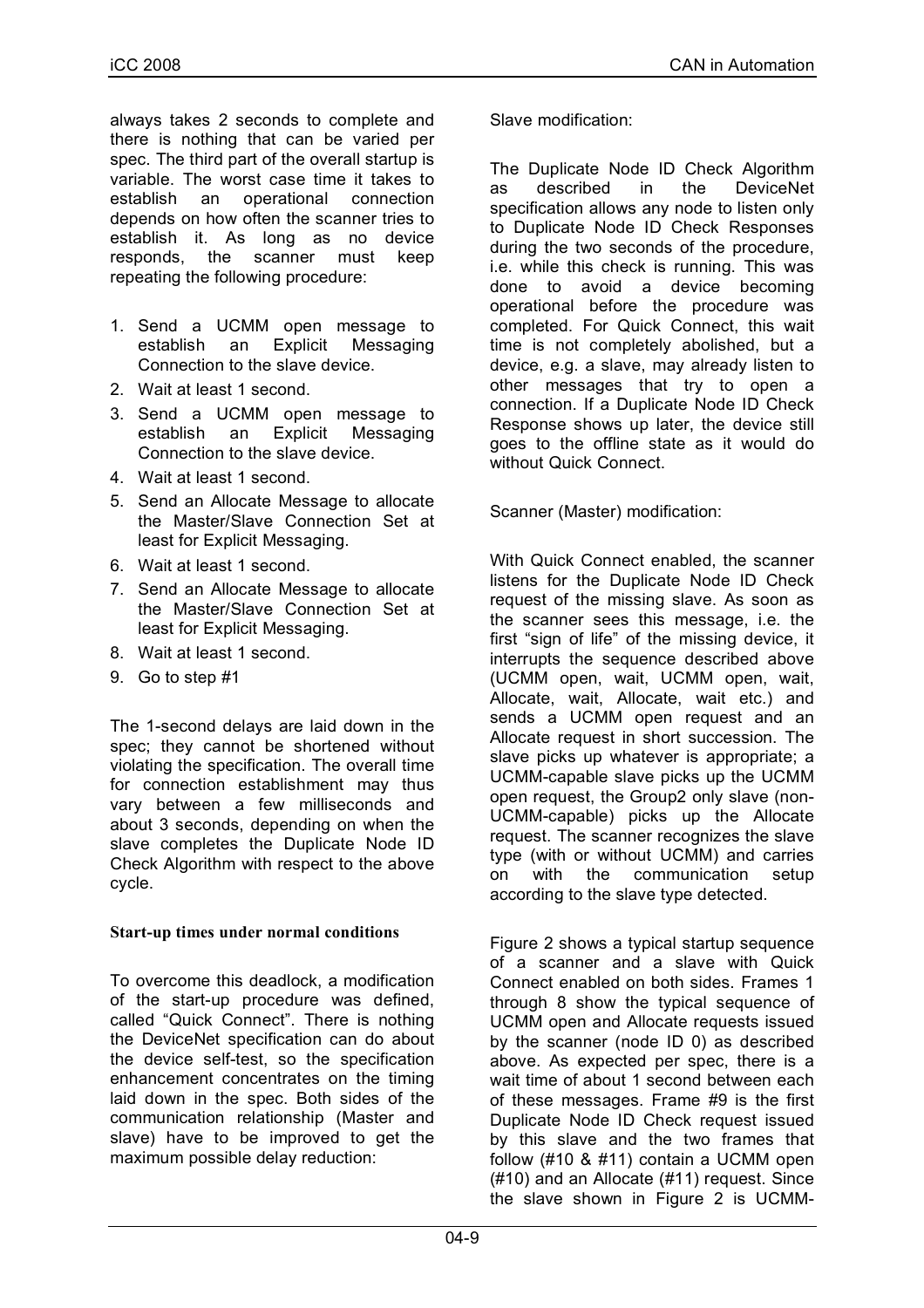capable, it responds to the UCMM open request with frame #12. What follows then is a typical conversation between scanner and slave to setup and configure whatever connections have been agreed upon between the two. Frame 32 is the first frame containing I/O data, so this marks

the end of the communication setup procedure. As can be observed from the time stamps, it only took about 17 ms from the first "sign of life" of the slave to the beginning of the I/O exchange (poll request from the scanner).

| Frame # | Time                    | Can Id |                           | Gm | Msg ID | Mac ID | <b>Size</b>    | Data                    | Ascii          |
|---------|-------------------------|--------|---------------------------|----|--------|--------|----------------|-------------------------|----------------|
| 1       | 0000:00'00"000000 0x42E |        | $\overline{2}$            |    | 0x6    | 05     | 6              | 00 4B 03 01 01 00       | .K             |
| 2       | 0000:00'01"000502 0x42E |        | $\overline{c}$            |    | 0x6    | 05     | 6              | 00 4B 03 01 01 00       | .K             |
| 3       | 0000:00'02"100114 0x780 |        | 3                         |    | 0x6    | 00     | 4              | 05 4B 02 34             | K.4            |
| 4       | 0000:00'03"097528 0x780 |        | 3                         |    | 0x6    | 00     | 4              | 05 4B 02 34             | K.4            |
| 5       | 0000:00'04"097778 0x42E |        | $\overline{2}$            |    | 0x6    | 05     | 6              | 00 4B 03 01 01 00       | .K             |
| 6       | 0000:00'05"098303 0x42E |        | $\overline{2}$            |    | 0x6    | 05     | 6              | 00 4B 03 01 01 00       | .K             |
| 7       | 0000:00'06"196130 0x780 |        | 3                         |    | 0x6    | 00     | 4              | 05 4B 02 34             | K.4            |
| 8       | 0000:00'07"195748 0x780 |        | $\mathsf 3$               |    | 0x6    | 00     | 4              | 054B0234                | K.4            |
| 9       | 0000:00'07"680981 0x42F |        | $\boldsymbol{2}$          |    | 0x7    | 05     | 7              | 00 01 00 BE 18 16 1A    | .              |
| 10      | 0000:00'07"681847 0x780 |        | $\mathsf 3$               |    | 0x6    | 00     | 4              | 05 4B 02 34             | K <sub>4</sub> |
| 11      | 0000:00'07"682075 0x42E |        | $\overline{2}$            |    | 0x6    | 05     | 6              | 00 4B 03 01 01 00       | .K             |
| 12      | 0000:00'07"683073 0x745 |        | $\mathsf 3$               |    | 0x5    | 05     | 6              | 00 CB 02 00 05 00       | .              |
| 13      | 0000:00'07"685230 0x700 |        | $\ensuremath{\mathsf{3}}$ |    | 0x4    | 00     | 8              | 05 4B 03 00 01 00 02 00 | .K             |
| 14      | 0000:00'07"686261 0x605 |        | $\mathsf 3$               |    | 0x0    | 05     | 3              | 00 CB 00                |                |
| 15      | 0000:00'07"686820 0x700 |        | 3                         |    | 0x4    | 00     | $\overline{7}$ | 05 0E 01 00 01 00 01    |                |
| 16      | 0000:00'07"687279 0x605 |        | 3                         |    | 0x0    | 05     | $\overline{4}$ | 00 8E 01 00             |                |
| 17      | 0000:00'07"687683 0x700 |        | 3                         |    | 0x4    | 00     | 7              | 05 0E 01 00 01 00 02    |                |
| 18      | 0000:00'07"688174 0x605 |        | $\mathbf{3}$              |    | 0x0    | 05     | 4              | 00 8E 0C 00             |                |
| 19      | 0000:00'07"688531 0x700 |        | $\mathbf{3}$              |    | 0x4    | 00     | 7              | 05 0E 01 00 01 00 03    |                |
| 20      | 0000:00'07"689057 0x605 |        | $\mathsf 3$               |    | 0x0    | 05     | 4              | 00 8E 01 00             |                |
| 21      | 0000:00'07"689978 0x700 |        | $\mathsf 3$               |    | 0x4    | 00     | 8              | 85 00 10 05 00 02 00 09 |                |
| 22      | 0000:00'07"690394 0x605 |        | $\overline{3}$            |    | 0x0    | 05     | 3              | 80 CO 00                | $\cdots$       |
| 23      | 0000:00'07"690648 0x700 |        | 3                         |    | 0x4    | 00     | 4              | 85 81 4B 00             | K.             |
| 24      | 0000:00'07"691467 0x605 |        | 3                         |    | 0x0    | 05     | 3              | 80 C1 00                | .              |
| 25      | 0000:00'07"692182 0x605 |        | 3                         |    | 0x0    | 05     | 4              | 00 90 4B 00             | K.             |
| 26      | 0000:00'07"692555 0x700 |        | 3                         |    | 0x4    | 00     | 7              | 05 0E 05 00 02 00 07    |                |
| 27      | 0000:00'07"693062 0x605 |        | 3                         |    | 0x0    | 05     | 4              | 00 8E 12 00             |                |
| 28      | 0000:00'07"693972 0x700 |        | 3                         |    | 0x4    | 00     | 7              | 05 0E 05 00 02 00 08    |                |
| 29      | 0000:00'07"694981 0x605 |        | 3                         |    | 0x0    | 05     | 4              | 00 8E 08 00             |                |
| 30      | 0000:00'07"695608 0x780 |        | 3                         |    | 0x6    | 00     | 4              | 05 4C 05 00             | .L             |
| 31      | 0000:00'07"696057 0x745 |        | 3                         |    | 0x5    | 05     | 2              | 00 CC                   |                |
| 32      | 0000:00'07"697956 0x42D |        | $\overline{2}$            |    | 0x5    | 05     | 8              | 00 00 00 00 00 00 00 00 |                |
| 33      | 0000:00'07"699155 0x3C5 |        | $\mathbf{1}$              |    | 0xF    | 05     | 8              | 00 FC 00 00 00 00 00 00 |                |
| 34      | 0000:00'07"699977 0x3C5 |        | 1                         |    | 0xF    | 05     | 8              | 41 00 00 00 00 00 00 00 | Α.             |
| 35      | 0000:00'07"700290 0x3C5 |        | 1                         |    | 0xF    | 05     | 5              | 82 00 00 00 00          | .              |

# **Figure 2: Typical Start-up Trace of a UCMM-capable Slave (Node ID 7)**

Figure 3 shows another typical startup sequence of a scanner and a slave with Quick Connect enabled on both sides, this time with a slave that is not UCMMcapable. Frames 1 through 8 show the typical sequence of UCMM open and Allocate requests issued by the scanner (node ID 0) as described above. As expected per spec, there is a wait time of about 1 second between each of these messages. Frame #9 is the first Duplicate Node ID Check request issued by this slave and the two frames that follow (#10 & #11) contain a UCMM open (#10) and an Allocate (#11) request. Since the slave

shown in Figure 3 is not UCMM-capable, it responds to the Allocate request with frame #12. What follows then is a typical conversation between scanner and slave to setup and configure whatever connections have been agreed upon between the two. Frame 29 is the first frame containing I/O data, so this marks the end of the communication setup procedure. As can be observed from the time stamps, this slave took a mere 12 ms to become operational, partly because there are fewer messages required to setup communication with a non-UCMM slave.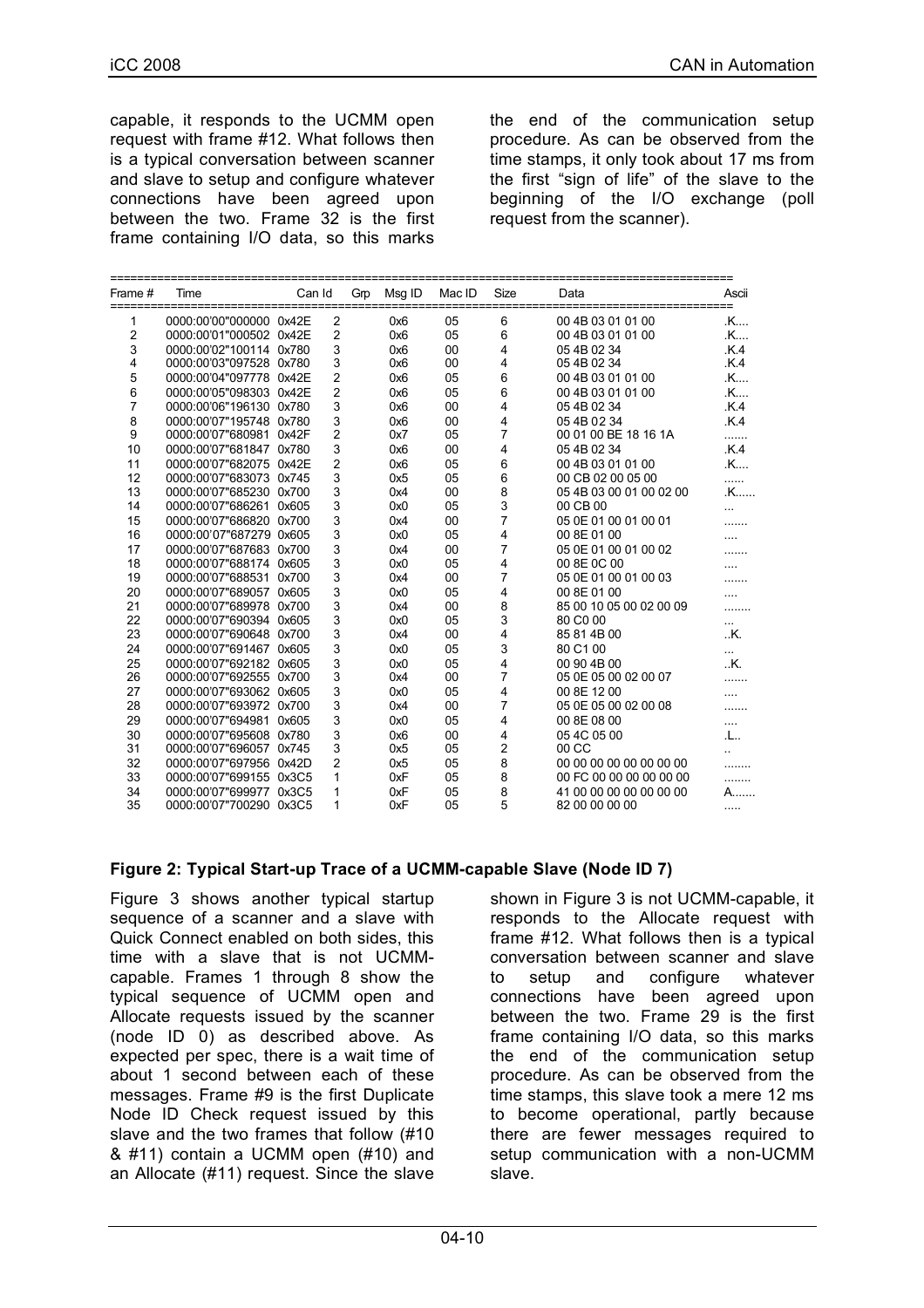| Frame # | Time                    | Can Id |                | Gm | Msg ID | Mac ID | Size           | Data                    | Ascii          |
|---------|-------------------------|--------|----------------|----|--------|--------|----------------|-------------------------|----------------|
|         | 0000:00'00"000000 0x43E |        | 2              |    | 0x6    | 07     | 6              | 00 4B 03 01 01 00       | .K             |
| 2       | 0000:00'01"000839 0x43E |        | $\overline{2}$ |    | 0x6    | 07     | 6              | 00 4B 03 01 01 00       | .K             |
| 3       | 0000:00'02"099471 0x780 |        | 3              |    | 0x6    | 00     | 4              | 07 4B 02 34             | K.4            |
| 4       | 0000:00'03"097516 0x780 |        | 3              |    | 0x6    | 00     | 4              | 07 4B 02 34             | K.4            |
| 5       | 0000:00'04"098337 0x43E |        | 2              |    | 0x6    | 07     | 6              | 00 4B 03 01 01 00       | .K             |
| 6       | 0000:00'05"098807 0x43E |        | 2              |    | 0x6    | 07     | 6              | 00 4B 03 01 01 00       | .K             |
| 7       | 0000:00'06"196086 0x780 |        | 3              |    | 0x6    | 00     | 4              | 07 4B 02 34             | K.4            |
| 8       | 0000:00'07"195644 0x780 |        | 3              |    | 0x6    | 00     | 4              | 074B0234                | K.4            |
| 9       | 0000:00'08"180306 0x43F |        | 2              |    | 0x7    | 07     | $\overline{7}$ | 00 01 00 15 DC 09 C0    |                |
| 10      | 0000:00'08"180597 0x780 |        | 3              |    | 0x6    | 00     | 4              | 07 4B 02 34             | K.4            |
| 11      | 0000:00'08"180823 0x43E |        | $\overline{2}$ |    | 0x6    | 07     | 6              | 00 4B 03 01 01 00       | .K             |
| 12      | 0000:00'08"181029 0x43B |        | 2              |    | 0x3    | 07     | 3              | 00 CB 03                |                |
| 13      | 0000:00'08"184194 0x43C |        | 2              |    | 0x4    | 07     | $\overline{7}$ | 00 4B 03 00 01 02 00    | .K             |
| 14      | 0000:00'08"184399 0x43B |        | 2              |    | 0x3    | 07     | 3              | 00 CB 03                |                |
| 15      | 0000:00'08"184727 0x43C |        | 2              |    | 0x4    | 07     | 6              | 00 0E 01 00 01 01       |                |
| 16      | 0000:00'08"184941 0x43B |        | 2              |    | 0x3    | 07     | 4              | 00 8E 01 00             |                |
| 17      | 0000:00'08"185276 0x43C |        | 2              |    | 0x4    | 07     | 6              | 00 0E 01 00 01 02       |                |
| 18      | 0000:00'08"185488 0x43B |        | 2              |    | 0x3    | 07     | 4              | 00 8E 07 00             |                |
| 19      | 0000:00'08"186284 0x43C |        | 2              |    | 0x4    | 07     | 6              | 00 0E 01 00 01 03       |                |
| 20      | 0000:00'08"186495 0x43B |        | 2              |    | 0x3    | 07     | 4              | 00 8E 4E 04             | $\mathbf{N}$ . |
| 21      | 0000:00'08"186849 0x43C |        | 2              |    | 0x4    | 07     | $\overline{7}$ | 00 10 05 00 01 0C 03    |                |
| 22      | 0000:00'08"187027 0x43B |        | 2              |    | 0x3    | 07     | $\overline{2}$ | 00 90                   |                |
| 23      | 0000:00'08"187542 0x43C |        | 2              |    | 0x4    | 07     | 8              | 00 10 05 00 02 09 4B 00 | K.             |
| 24      | 0000:00'08"187829 0x43B |        | 2              |    | 0x3    | 07     | 4              | 00 90 4B 00             | . K.           |
| 25      | 0000:00'08"188290 0x43C |        | 2              |    | 0x4    | 07     | 6              | 00 0E 05 00 02 07       |                |
| 26      | 0000:00'08"188500 0x43B |        | 2              |    | 0x3    | 07     | 4              | 00 8E 01 00             |                |
| 27      | 0000:00'08"188840 0x43C |        | 2              |    | 0x4    | 07     | 6              | 00 0E 05 00 02 08       |                |
| 28      | 0000:00'08"189050 0x43B |        | 2              |    | 0x3    | 07     | 4              | 00 8E 01 00             |                |
| 29      | 0000:00'08"192032 0x43D |        | 2              |    | 0x5    | 07     | 1              | 00                      |                |
| 30      | 0000:00'08"192168 0x3C7 |        | 1              |    | 0xF    | 07     | 1              | 00                      |                |

#### **Figure 3: Typical Start-up Trace of a non-UCMM-capable Slave (Node ID 5)**

#### **Application constraints for Quick Connect**

Quick Connect is not supposed to be used in every application. There are good (safety) reasons for the "slow" Duplicate Node ID Check Algorithm and this normal procedure should only be given up when necessary. Quick Connect should only be used when:

- The application has individual devices or small groups of devices that must be disconnected and reconnected on a regular basis.
- The likelihood that these or other components in the overall system get modified is very small.
- There is a strong need to have fast start-up time, e.g. when the Quick Connect components are part of a changeable tool on a robot.

There are no physical or topological restraints for the use of Quick Connect except that such component must always be part of a drop line. The disconnect

process must not lead to an interruption of the DeviceNet trunk line.

#### **Setting up Quick Connect**

As of today, Quick Connect can only be set up online. From Version 4.00 onwards, RSNetWorx for DeviceNet, the Rockwell Automation DeviceNet network configuration software, contains a standalone tool that searches the network for Quick Connect enabled devices, reads the status of the Quick Connect enabling attribute and identifies the scanner(s) owning the slaves in the network.

Figure 4 shows the result of a scan of a network for Quick Connect. Two nodes (#5 & #7) are capable of supporting Quick Connect while the other three nodes do not support Quick Connect. Quick Connect can now be enabled in both the scanner (node  $#0$ ) and the slaves  $#5$  &  $#7$ ). It is important to note that Quick Connect in the scanner is enabled on a slave by slave basis. Slaves that shall not participate in